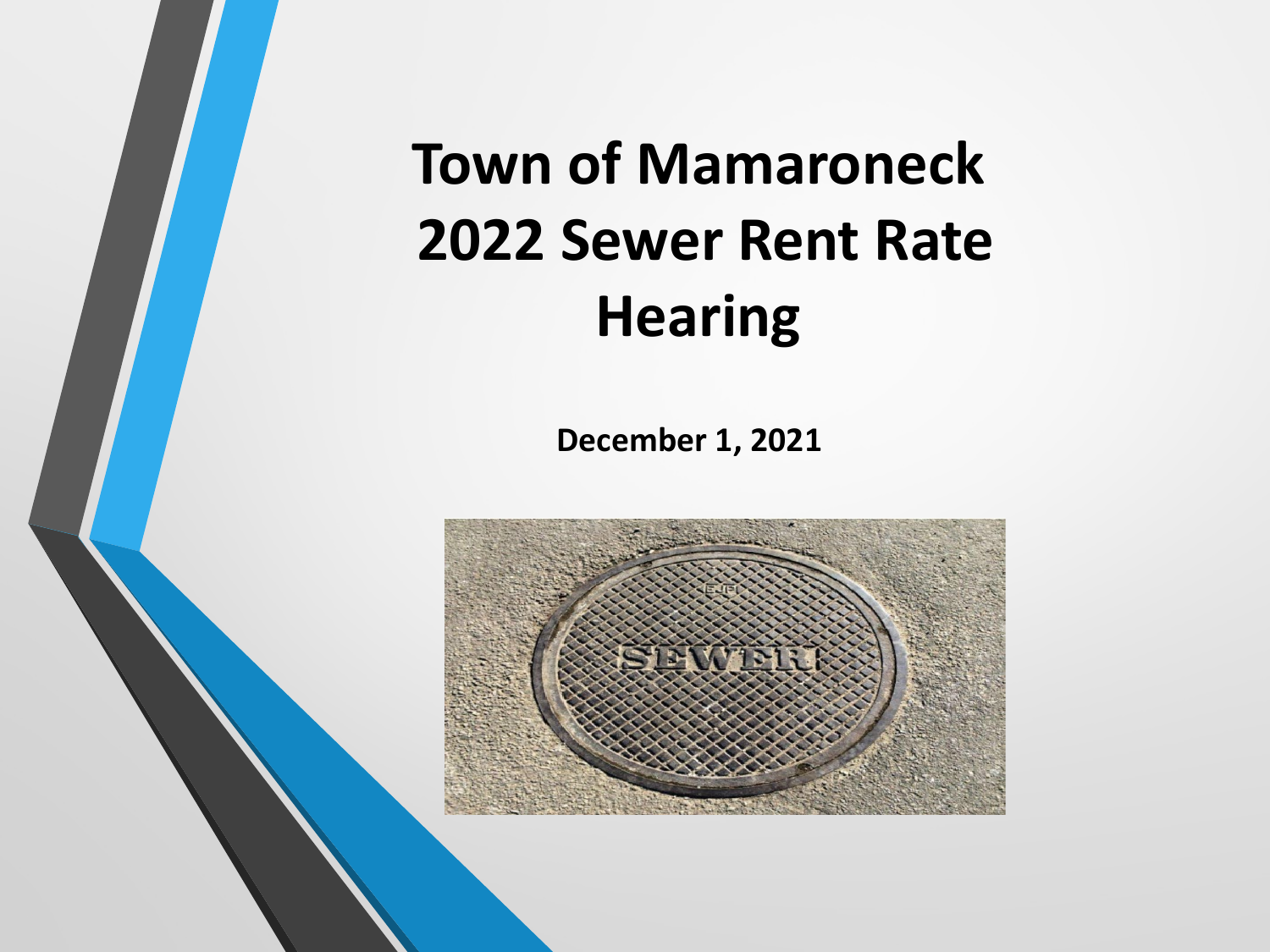### **What is a Sewer Rent?**

- **Sewer Rent is <sup>a</sup> fee that is charged to those property owners that utilize the Town's Sanitary Sewer System**
- **Sewer Rent is charged as <sup>a</sup> substitute to an ad valorem property tax for sanitary sewer maintenance and operating expenses.**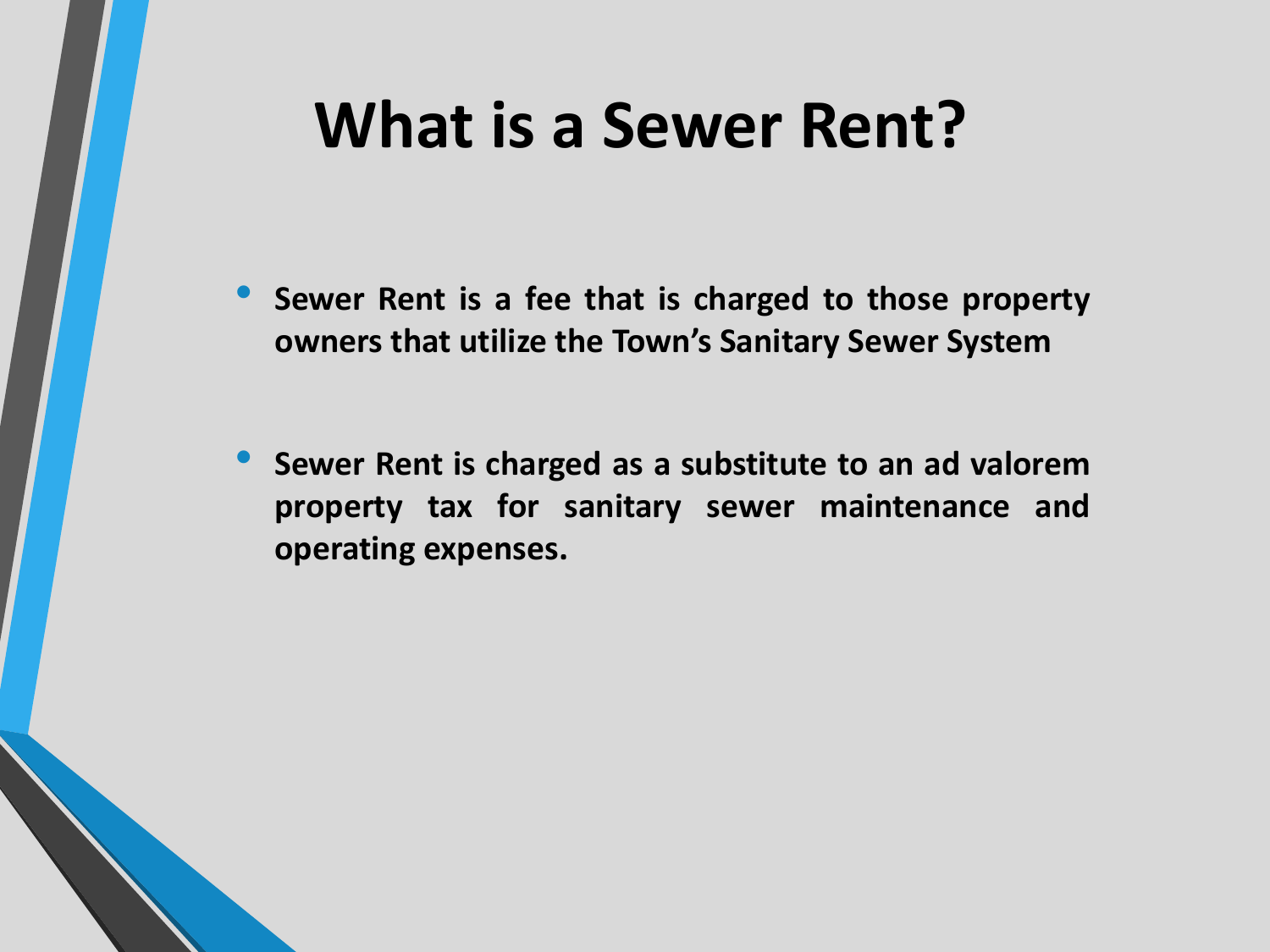# **What about water consumed that does not enter the sewer system?**

- **Water that is used for irrigation or other outdoor purposes generally does not enter the sanitary sewer system.**
- **To account for this type of water consumption property owners are billed for only 90% of the water actually consumed. A 10% discount factor has been incorporated in the sewer rent calculation.**

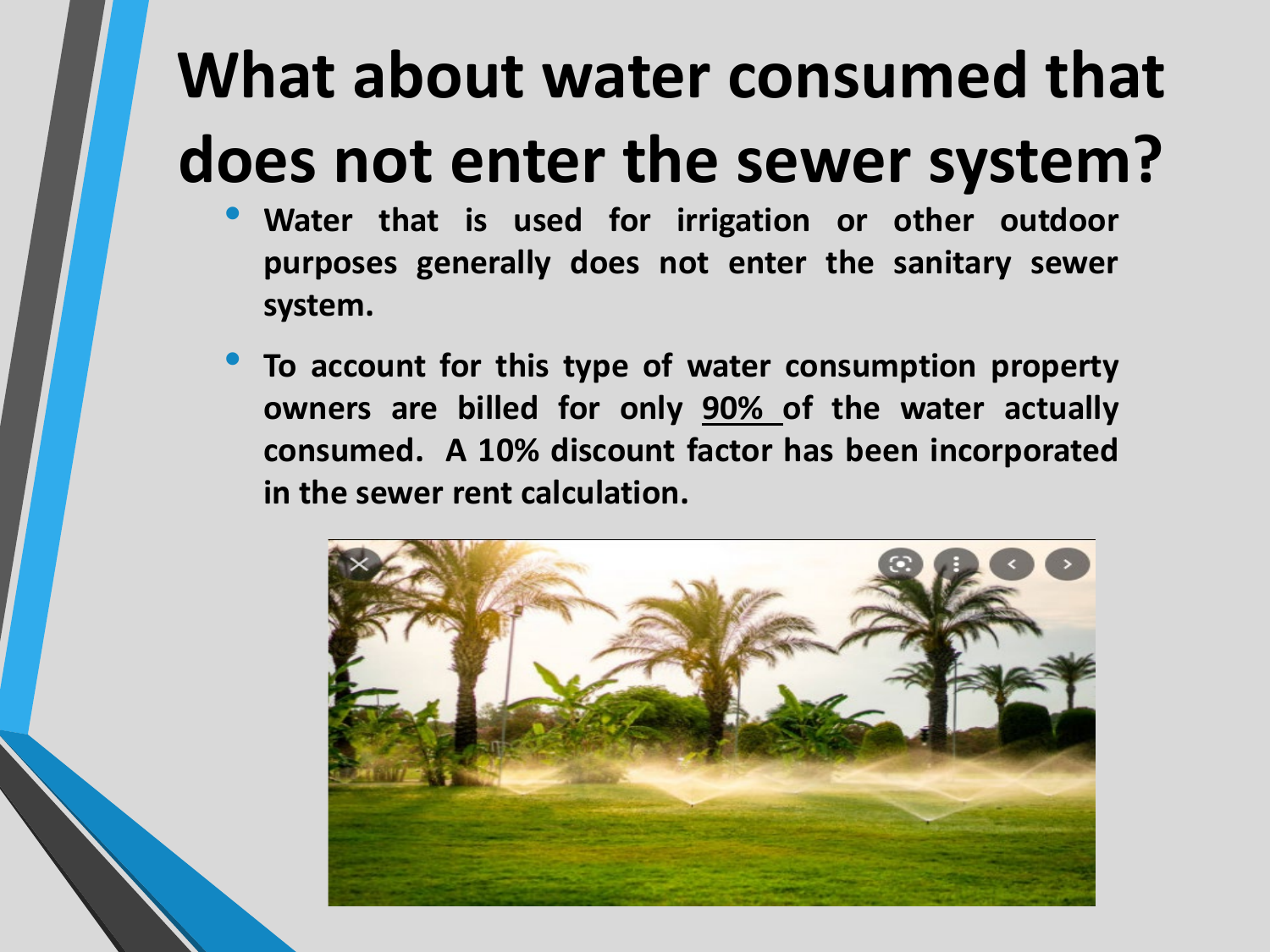# **How will the sewer rent charge be billed?**

- **Sewer rent charges have been added to your current water bill.**
- **Billing of the sewer rent is done by the Westchester Joint Water Works.**
- **Water Bills/Sewer Rents are issued monthly.**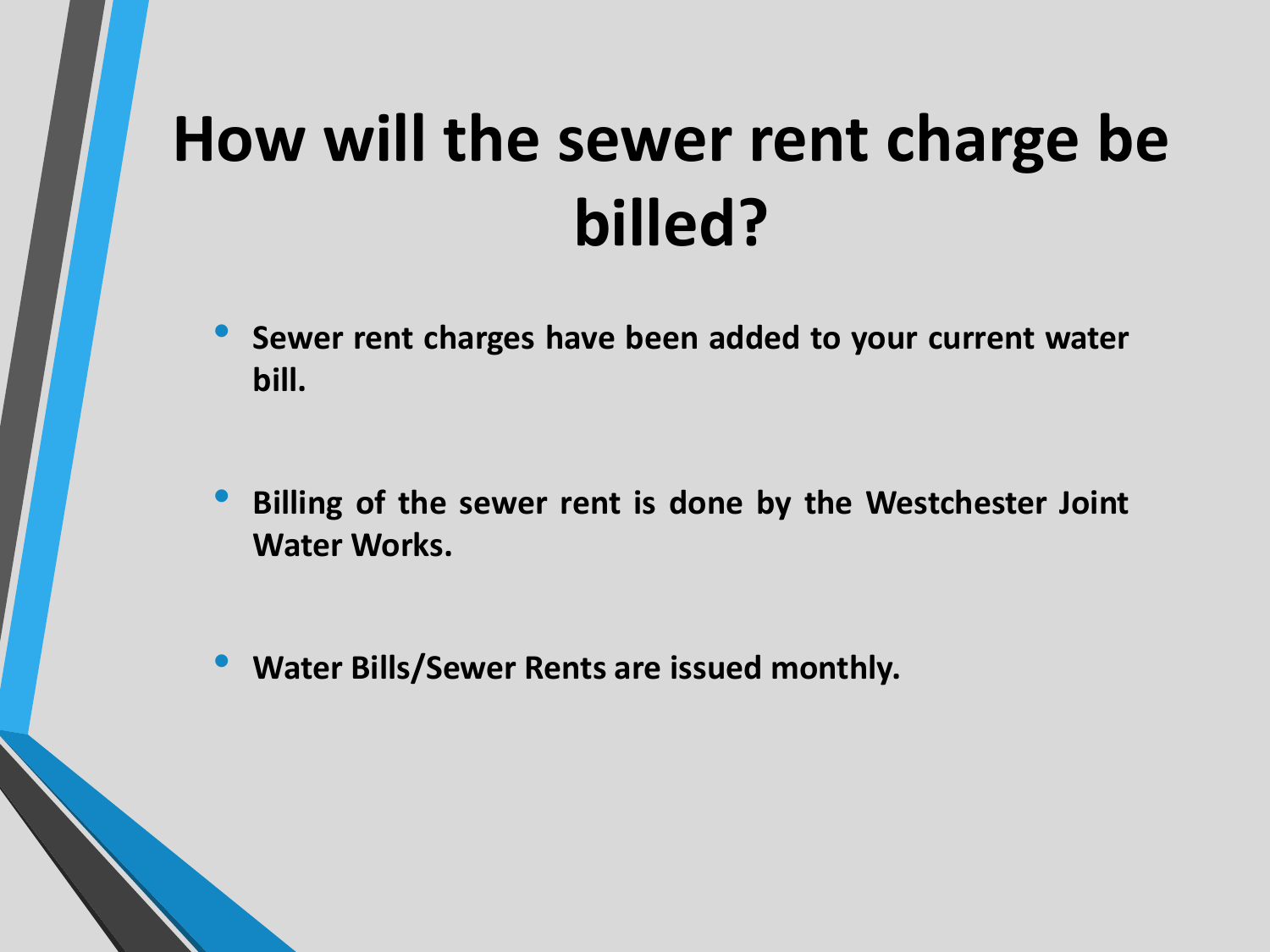# **How is the Sewer Rent Calculated ?**

- **The rate is calculated by dividing the total revenue needed to operate the sewer system by the total water consumption for the unincorporated Town.**
- **An increase of \$.0002/gallon over <sup>2021</sup>**
- **For an average water user the increase is estimated to be \$38.57 compared with 2021**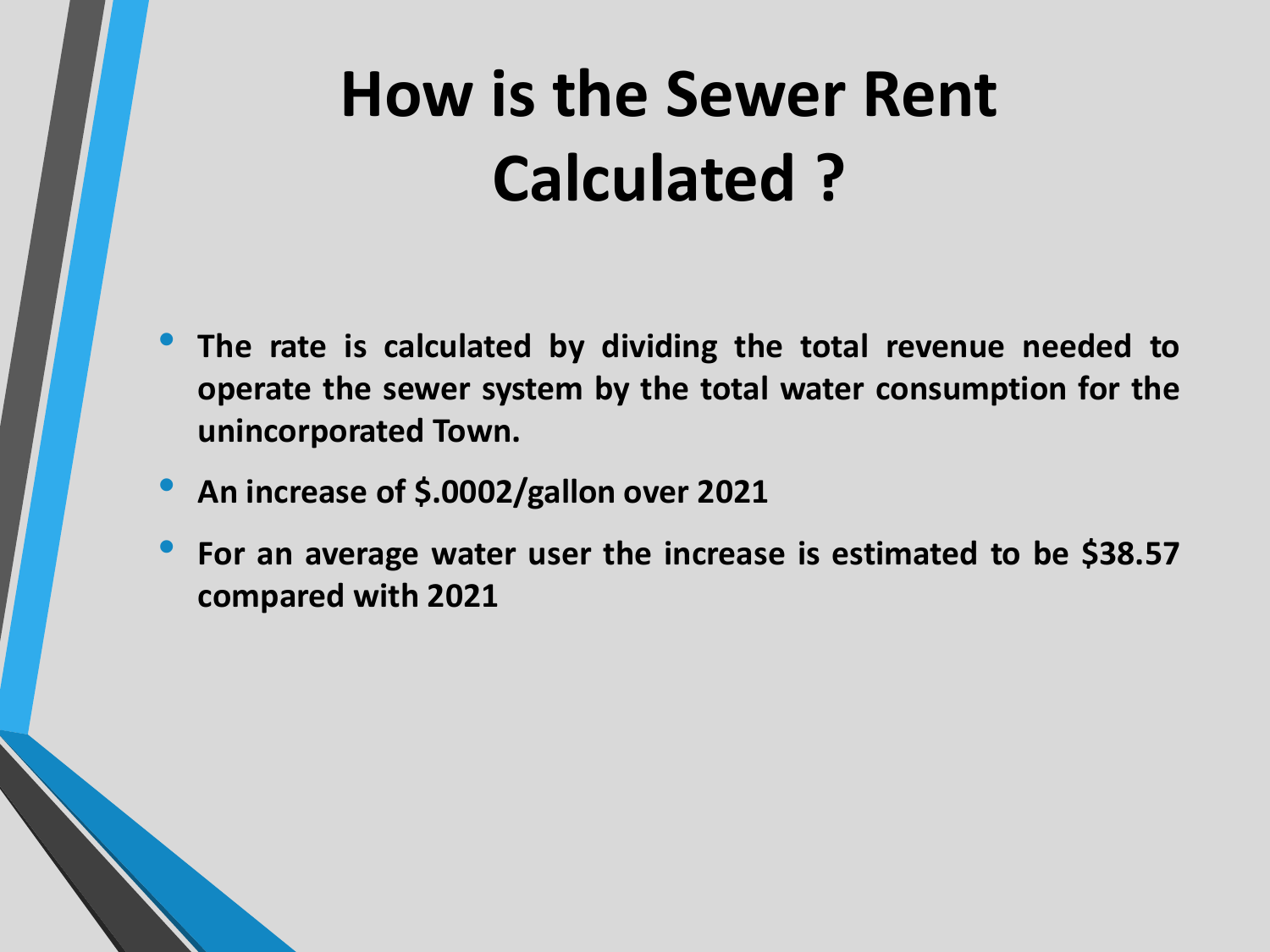#### **Drivers of the 2022 Rate Increase**

**2022 Sewer Budget is \$673,000**

**2022 Budget increase of \$39k or 6.10%**

**Sanitary Sewer Project** 

**▶ Debt service increase of \$74,295 for sanitary sewer multi-year repair project**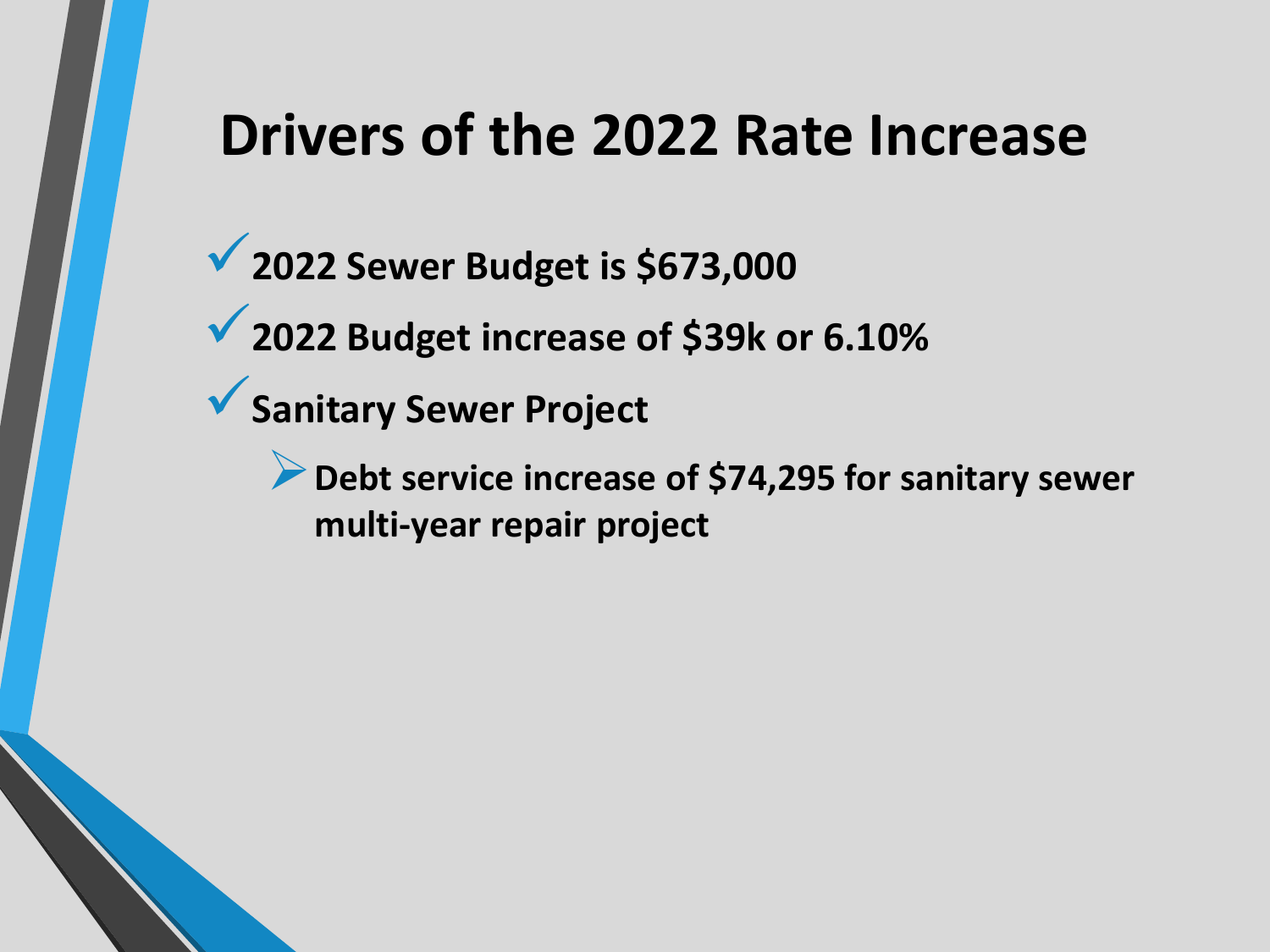#### **SANITARY SEWER PROJECT**

- $\blacktriangledown$  The Town's Sanitary Sewer System is made up of 55 miles of pipe that are connected by a series of 650 manholes.
	- The system transports sanitary wastewater throughout the Town to the County owned Water Treatment Facility. The water then flows into the local waterways.
- $\checkmark$  In 2016 the Town embarked on a joint project with the City of New Rochelle and the Village of Pelham Manor to study, repair and reconstruct the Town's aging sanitary sewer system.